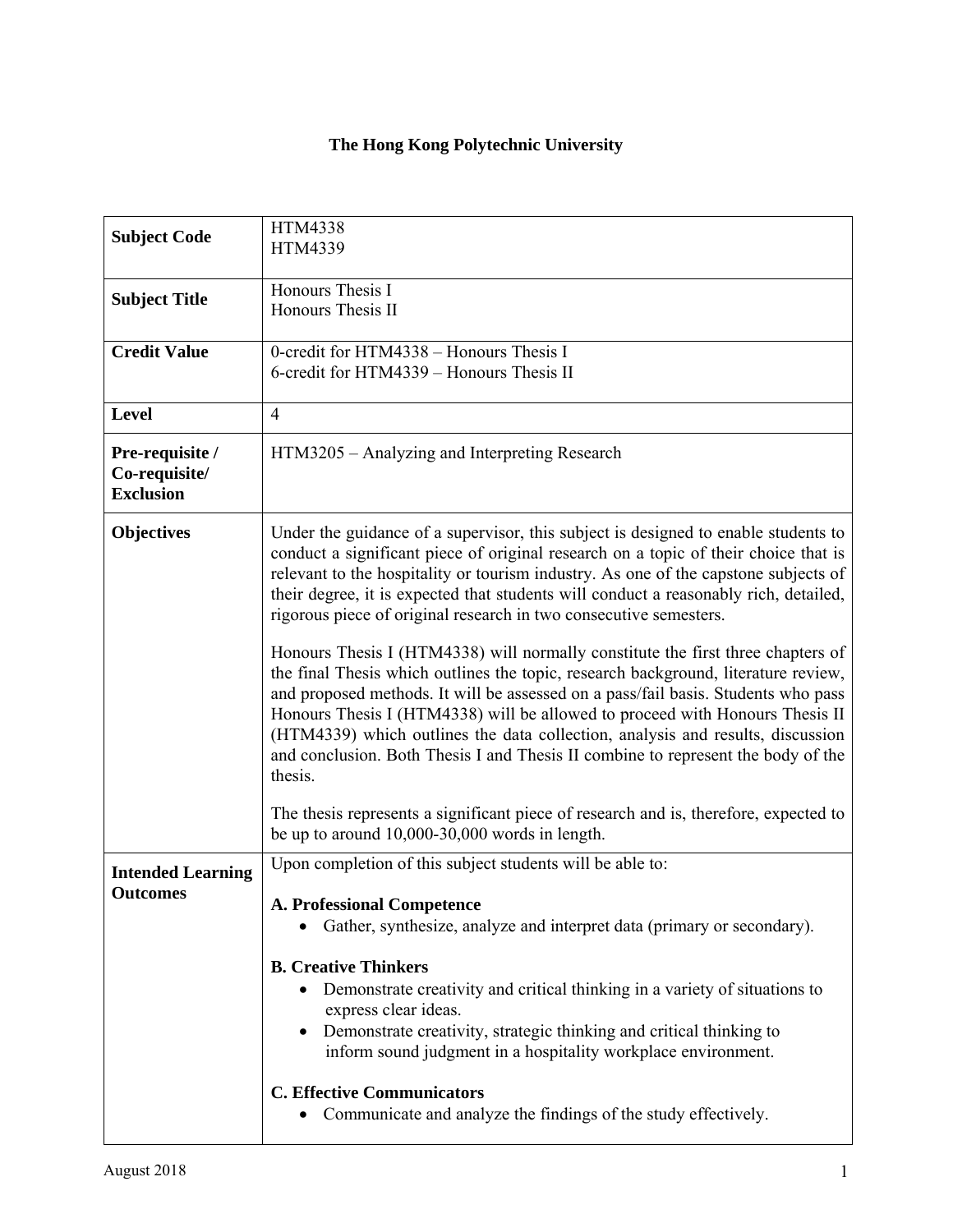|                                                                                                                | <b>D. Innovative Problem Solvers</b><br>Identify, define and resolve a specific problem relating to hospitality and<br>tourism industry.                                                                                                                                                                                                                                                                                                                                                                                                                                                                                                                                                     |      |              |            |               |           |           |           |
|----------------------------------------------------------------------------------------------------------------|----------------------------------------------------------------------------------------------------------------------------------------------------------------------------------------------------------------------------------------------------------------------------------------------------------------------------------------------------------------------------------------------------------------------------------------------------------------------------------------------------------------------------------------------------------------------------------------------------------------------------------------------------------------------------------------------|------|--------------|------------|---------------|-----------|-----------|-----------|
|                                                                                                                | <b>E.</b> Lifelong Learners<br>Have the ability to undertake research independently.                                                                                                                                                                                                                                                                                                                                                                                                                                                                                                                                                                                                         |      |              |            |               |           |           |           |
|                                                                                                                | <b>F. Ethical Leaders</b><br>Demonstrate expertise in conducting a piece of original research that<br>$\bullet$<br>relates to industry, management or developmental issues relating to<br>tourism, hospitality and the advance sector.                                                                                                                                                                                                                                                                                                                                                                                                                                                       |      |              |            |               |           |           |           |
| <b>Subject Synopsis/</b><br><b>Indicative Syllabus</b>                                                         | This subject is largely an independent study subject, where the student will work<br>one on one with an assigned supervisor.                                                                                                                                                                                                                                                                                                                                                                                                                                                                                                                                                                 |      |              |            |               |           |           |           |
|                                                                                                                | A series of research/methodology seminars will be conducted to refamiliarize<br>students with the research process, data analysis and data interpretation.<br>Seminars will include, but are not restricted to:                                                                                                                                                                                                                                                                                                                                                                                                                                                                              |      |              |            |               |           |           |           |
|                                                                                                                | Review of Research Methods<br>a.                                                                                                                                                                                                                                                                                                                                                                                                                                                                                                                                                                                                                                                             |      |              |            |               |           |           |           |
|                                                                                                                | Using Secondary Data<br>b.                                                                                                                                                                                                                                                                                                                                                                                                                                                                                                                                                                                                                                                                   |      |              |            |               |           |           |           |
|                                                                                                                | Primary Data Collection Methods<br>$\mathbf{c}.$                                                                                                                                                                                                                                                                                                                                                                                                                                                                                                                                                                                                                                             |      |              |            |               |           |           |           |
|                                                                                                                | d.<br>Quantitative Data Analysis                                                                                                                                                                                                                                                                                                                                                                                                                                                                                                                                                                                                                                                             |      |              |            |               |           |           |           |
|                                                                                                                | Qualitative Data Analysis<br>e.                                                                                                                                                                                                                                                                                                                                                                                                                                                                                                                                                                                                                                                              |      |              |            |               |           |           |           |
|                                                                                                                | f.<br>Report Writing and presentation                                                                                                                                                                                                                                                                                                                                                                                                                                                                                                                                                                                                                                                        |      |              |            |               |           |           |           |
| <b>Teaching/Learning</b><br><b>Methodology</b>                                                                 | I. Seminars will be as refresher topics to review the key elements in the research<br>process. Class attendance is on an 'as-needed' basis, where students can attend<br>those seminars where they feel they need specific skills refreshing. Students are<br>encouraged to raise any specific issues and problems related to their research<br>either in groups or individually depending on the complexity of the problem set<br>for consideration.<br>II. Individual consultation with individual supervisor represents the main<br>teaching and learning method, where the student will work closely with the<br>supervisor to develop, operationalise and to complete the whole thesis. |      |              |            |               |           |           |           |
| <b>Assessment</b><br><b>Methods</b> in<br><b>Alignment with</b><br><b>Intended Learning</b><br><b>Outcomes</b> | $\frac{0}{0}$<br>Intended subject learning outcomes to be<br>Specific assessment<br>methods/tasks<br>weighting<br>assessed (Please tick as appropriate)                                                                                                                                                                                                                                                                                                                                                                                                                                                                                                                                      |      |              |            |               |           |           |           |
|                                                                                                                |                                                                                                                                                                                                                                                                                                                                                                                                                                                                                                                                                                                                                                                                                              |      | $\mathbf{A}$ | B          | $\mathcal{C}$ | D         | E         | F         |
|                                                                                                                | <i>i</i> . Individual project                                                                                                                                                                                                                                                                                                                                                                                                                                                                                                                                                                                                                                                                | 100% | $\sqrt{}$    | $\sqrt{ }$ | $\sqrt{}$     | $\sqrt{}$ | $\sqrt{}$ | $\sqrt{}$ |
|                                                                                                                | Total                                                                                                                                                                                                                                                                                                                                                                                                                                                                                                                                                                                                                                                                                        | 100% |              |            |               |           |           |           |
|                                                                                                                |                                                                                                                                                                                                                                                                                                                                                                                                                                                                                                                                                                                                                                                                                              |      |              |            |               |           |           |           |